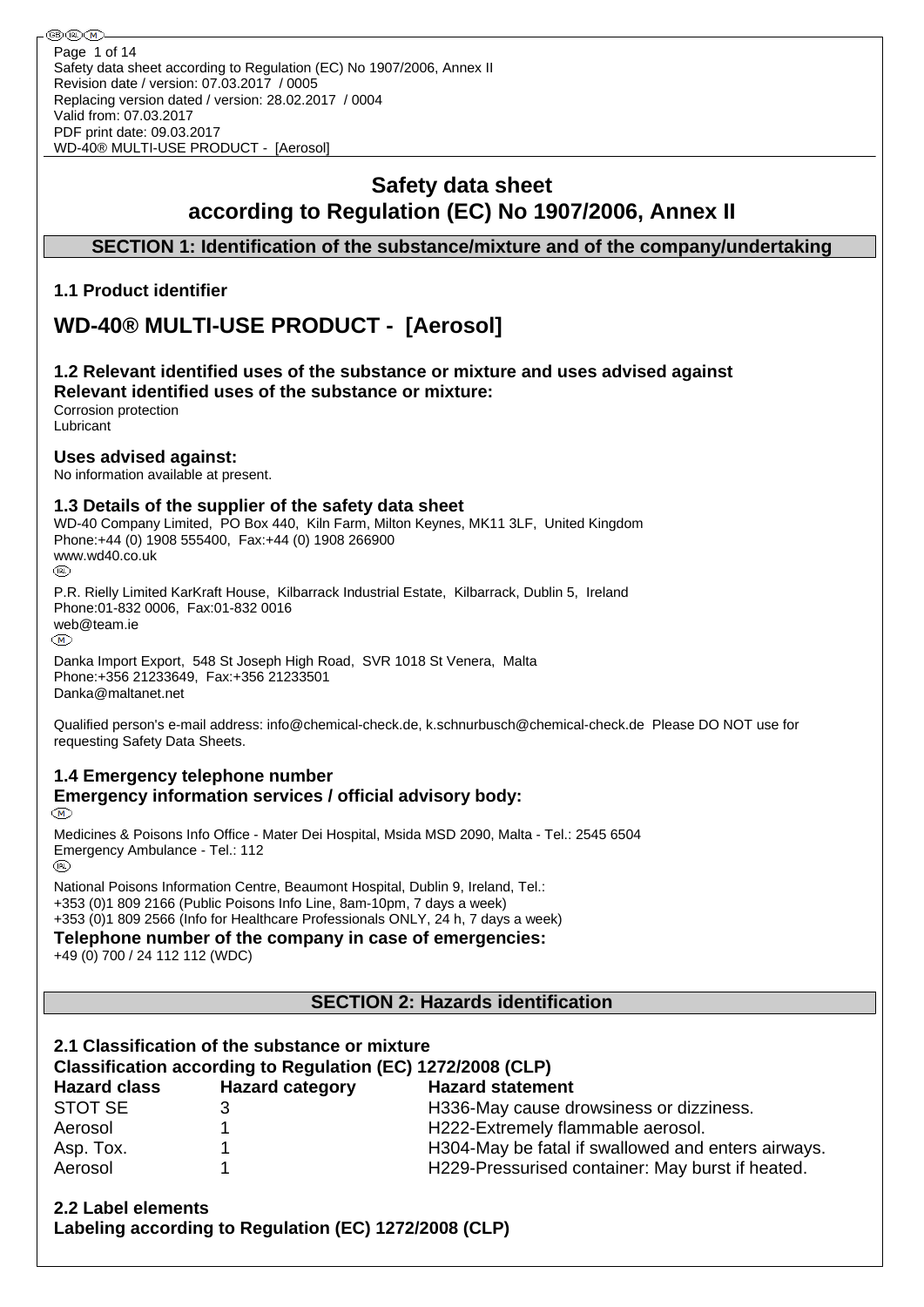#### ֎®© Page 2 of 14Safety data sheet according to Regulation (EC) No 1907/2006, Annex II Revision date / version: 07.03.2017 / 0005 Replacing version dated / version: 28.02.2017 / 0004 Valid from: 07.03.2017 PDF print date: 09.03.2017 WD-40® MULTI-USE PRODUCT - [Aerosol]



H336-May cause drowsiness or dizziness. H222-Extremely flammable aerosol. H229-Pressurised container: May burst if heated.

P101-If medical advice is needed, have product container or label at hand. P102-Keep out of reach of children.

P210-Keep away from heat, hot surfaces, sparks, open flames and other ignition sources. No smoking. P211-Do not spray on an open flame or other ignition source. P251-Do not pierce or burn, even after use. P261-Avoid breathing vapours or spray. P271- Use only outdoors or in a well-ventilated area.

P301+P310+P331-IF SWALLOWED: Immediately call a POISON CENTER / doctor. Do NOT induce vomiting. P312-Call a POISON CENTRE / doctor if you feel unwell.

P405-Store locked up. P410+P412-Protect from sunlight. Do not expose to temperatures exceeding 50 °C. P501-Dispose of contents / container safely.

EUH066-Repeated exposure may cause skin dryness or cracking.

Without adequate ventilation, formation of explosive mixtures may be possible. Hydrocarbons, C9-C11, n-alkanes, isoalkanes, cyclics, < 2% aromatics

## **2.3 Other hazards**

The mixture does not contain any vPvB substance (vPvB = very persistent, very bioaccumulative) or is not included under XIII of the regulation (EC) 1907/2006 (< 0,1 %).

The mixture does not contain any PBT substance (PBT = persistent, bioaccumulative, toxic) or is not included under XIII of the regulation (EC) 1907/2006 (< 0,1 %).

Danger of bursting (explosion) when heated

Hydrocarbons can be harmful to water.

Product can compose a film on the water surface, which can prevent oxygen exchange.

## **SECTION 3: Composition/information on ingredients**

# Aerosol

**3.1 Substance**

#### n.a. **3.2 Mixture**

| Hydrocarbons, C9-C11, n-alkanes, isoalkanes, cyclics, < 2%  |                               |
|-------------------------------------------------------------|-------------------------------|
| aromatics                                                   |                               |
| <b>Registration number (REACH)</b>                          | 01-2119463258-33-XXXX         |
| <b>Index</b>                                                | $---$                         |
| <b>EINECS, ELINCS, NLP</b>                                  | 919-857-5 (REACH-IT List-No.) |
| <b>CAS</b>                                                  | $---$                         |
| content %                                                   | 60-80                         |
| Classification according to Regulation (EC) 1272/2008 (CLP) | Flam. Liq. 3, H226            |
|                                                             | Asp. Tox. 1, H304             |
|                                                             | STOT SE 3, H336               |

| <b>Carbon dioxide</b>                                       | Substance for which an EU exposure limit value<br>applies. |
|-------------------------------------------------------------|------------------------------------------------------------|
| <b>Registration number (REACH)</b>                          | $---$                                                      |
| <b>Index</b>                                                | $---$                                                      |
| <b>EINECS, ELINCS, NLP</b>                                  | 204-696-9                                                  |
| <b>CAS</b>                                                  | 124-38-9                                                   |
| content %                                                   | $1 - 5$                                                    |
| Classification according to Regulation (EC) 1272/2008 (CLP) | $--$                                                       |
|                                                             |                                                            |

For the text of the H-phrases and classification codes (GHS/CLP), see Section 16.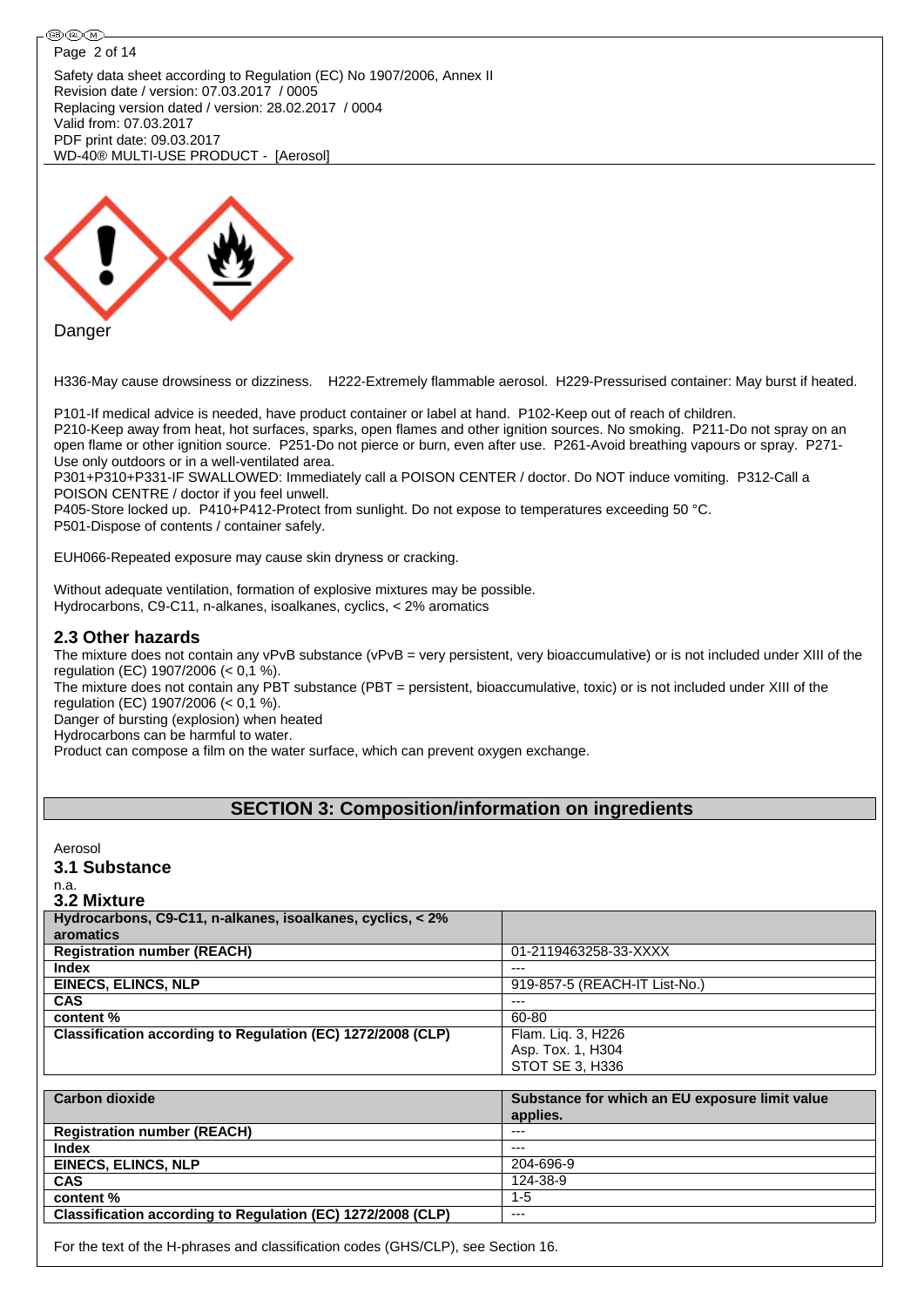֍֎֎ Page 3 of 14Safety data sheet according to Regulation (EC) No 1907/2006, Annex II Revision date / version: 07.03.2017 / 0005 Replacing version dated / version: 28.02.2017 / 0004 Valid from: 07.03.2017 PDF print date: 09.03.2017 WD-40® MULTI-USE PRODUCT - [Aerosol]

The substances named in this section are given with their actual, appropriate classification!

For substances that are listed in appendix VI, table 3.1/3.2 of the regulation (EC) no. 1272/2008 (CLP regulation) this means that all notes that may be given here for the named classification have been taken into account.

If, for example, the note P is applied for a hydrocarbon then this has already been taken into account for the classification named here.

Quote: "Note P - The classification as a carcinogen or mutagen need not apply if it can be shown that the substance contains less than 0,1 % w/w benzene (EINECS No 200-753-7)."

Article 4 of the regulation (EC) no. 1272/2008 (CLP regulation) was also observed and taken into account for the classification named here.

### **SECTION 4: First aid measures**

## **4.1 Description of first aid measures**

#### **Inhalation**

#### Supply person with fresh air.

Remove person from danger area.

Respiratory arrest - Artificial respiration apparatus necessary.

#### **Skin contact**

Remove polluted, soaked clothing immediately, wash thoroughly with plenty of water and soap, in case of irritation of the skin (flare), consult a doctor.

### **Eye contact**

Remove contact lenses.

Wash thoroughly for several minutes using copious water. Seek medical help if necessary.

#### **Ingestion**

Rinse the mouth thoroughly with water. Consult doctor immediately - keep Data Sheet available. Do not induce vomiting. Danger of aspiration

## **4.2 Most important symptoms and effects, both acute and delayed**

If applicable delayed symptoms and effects can be found in section 11 and the absorption route in section 4.1. The following may occur:

Irritation of the eyes Inhalation: Headaches Nausea Dizziness Irritation of the respiratory tract Effects/damages the central nervous system With long-term contact: Dermatitis (skin inflammation) Ingestion: Nausea Vomiting Diarrhoea Danger of aspiration In certain cases, the symptoms of poisoning may only appear after an extended period / after several hours.

**4.3 Indication of any immediate medical attention and special treatment needed** n.c.

**SECTION 5: Firefighting measures**

## **5.1 Extinguishing media**

## **Suitable extinguishing media**

Foam CO2 Extinction powder Water jet spray **Unsuitable extinguishing media** High volume water jet **5.2 Special hazards arising from the substance or mixture** In case of fire the following can develop: Oxides of carbon

Danger of bursting (explosion) when heated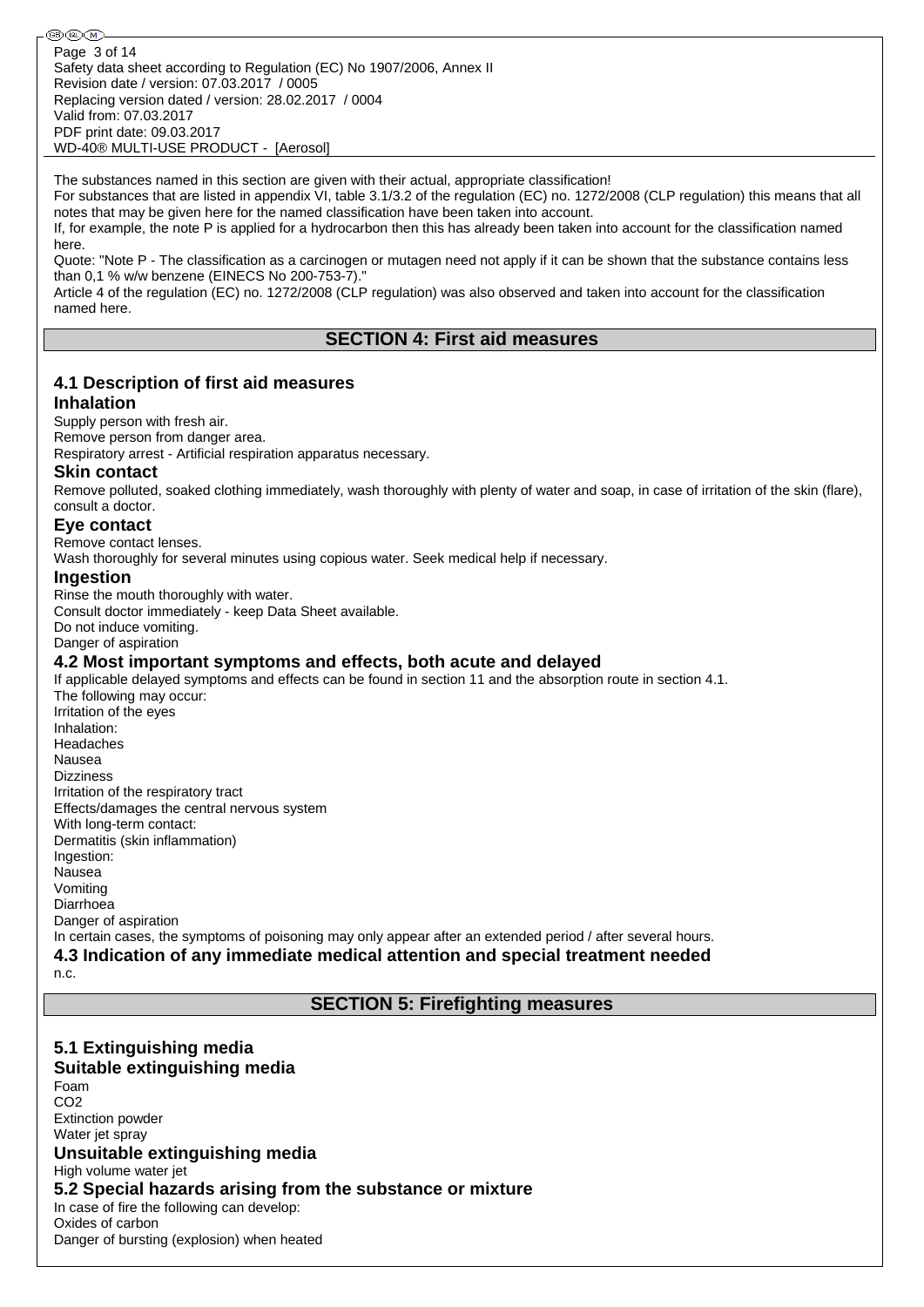Safety data sheet according to Regulation (EC) No 1907/2006, Annex II Revision date / version: 07.03.2017 / 0005 Replacing version dated / version: 28.02.2017 / 0004 Valid from: 07.03.2017 PDF print date: 09.03.2017 WD-40® MULTI-USE PRODUCT - [Aerosol] Page 4 of 14

Danger of explosion by prolonged heating. Explosive vapour/air mixture

## **5.3 Advice for firefighters**

According to size of fire Protective respirator with independent air supply. Cool container at risk with water. Dispose of contaminated extinction water according to official regulations.

### **SECTION 6: Accidental release measures**

### **6.1 Personal precautions, protective equipment and emergency procedures**

Remove possible causes of ignition - do not smoke.

Ensure sufficient supply of air.

Avoid inhalation, and contact with eyes or skin.

Do not carry cleaning cloths soaked in product in trouser pockets.

### **6.2 Environmental precautions**

If leakage occurs, dam up.

Resolve leaks if this possible without risk.

Prevent from entering drainage system.

Prevent surface and ground-water infiltration, as well as ground penetration.

#### **6.3 Methods and material for containment and cleaning up**

If spray or gas escapes, ensure ample fresh air is available.

Active substance:

Soak up with absorbent material (e.g. universal binding agent, sand, diatomaceous earth) and dispose of according to Section 13.

#### **6.4 Reference to other sections**

For personal protective equipment see Section 8 and for disposal instructions see Section 13.

### **SECTION 7: Handling and storage**

In addition to information given in this section, relevant information can also be found in section 8 and 6.1.

#### **7.1 Precautions for safe handling**

### **7.1.1 General recommendations**

Ensure good ventilation.

Keep away from sources of ignition - Do not smoke.

Do not use on hot surfaces.

Observe directions on label and instructions for use.

Use working methods according to operating instructions.

Take measures against electrostatic charging, if appropriate.

### **7.1.2 Notes on general hygiene measures at the workplace**

General hygiene measures for the handling of chemicals are applicable.

Wash hands before breaks and at end of work.

Keep away from food, drink and animal feedingstuffs.

Remove contaminated clothing and protective equipment before entering areas in which food is consumed.

**7.2 Conditions for safe storage, including any incompatibilities**

Keep out of access to unauthorised individuals.

Not to be stored in gangways or stair wells.

Observe special regulations for aerosols!

Observe special storage conditions.

Keep protected from direct sunlight and temperatures over 50°C.

Store in a dry place. Store cool.

Store in a well ventilated place.

## **7.3 Specific end use(s)**

No information available at present.

## **SECTION 8: Exposure controls/personal protection**

## **8.1 Control parameters**

Workplace exposure limit (WEL) of the total hydrocarbon solvent content of the mixture (RCP method according to EH40): 800 mg/m3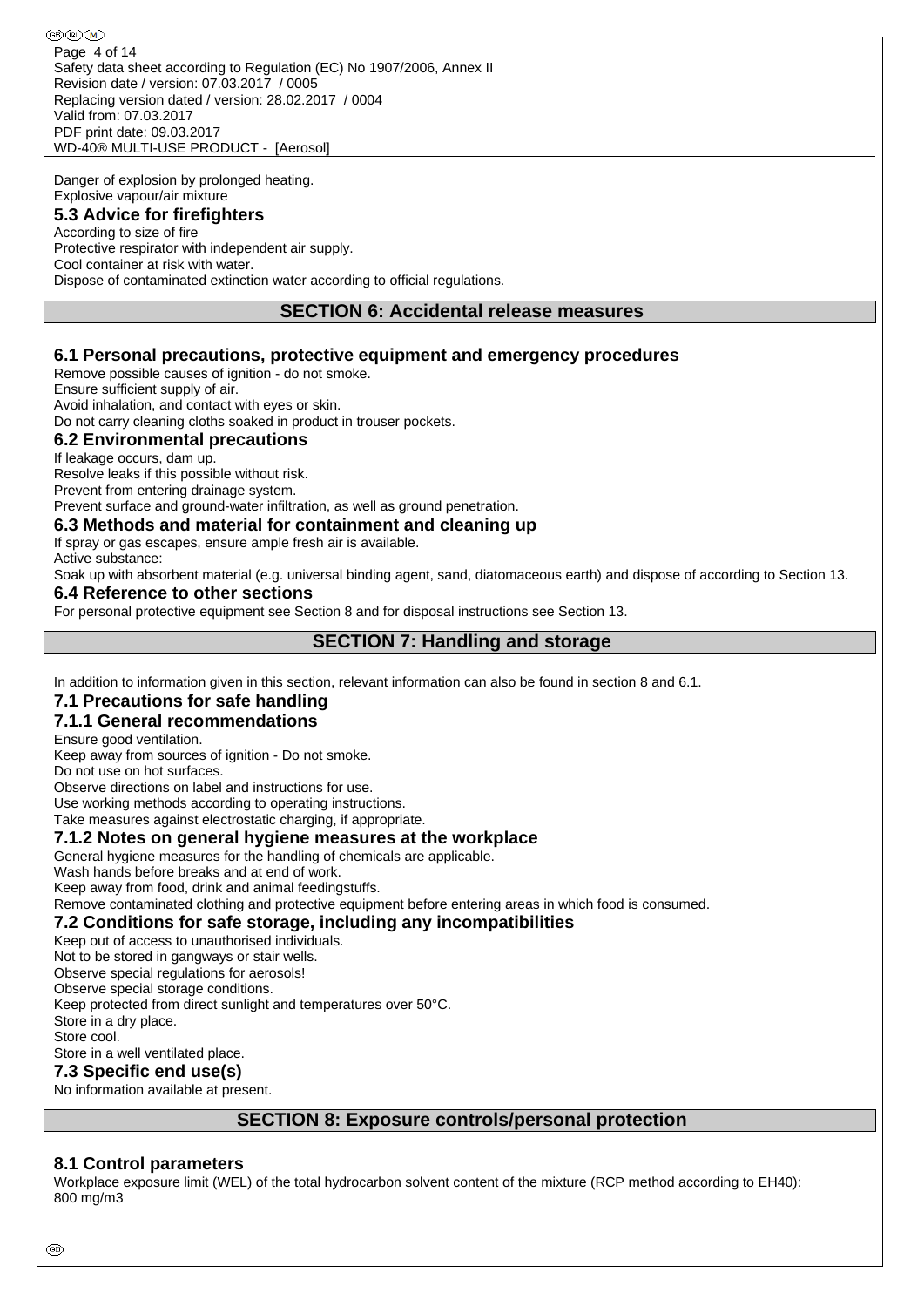| ֎®©                                                                   |                          |                                                                      |                               |                   |               |
|-----------------------------------------------------------------------|--------------------------|----------------------------------------------------------------------|-------------------------------|-------------------|---------------|
| Page 5 of 14                                                          |                          |                                                                      |                               |                   |               |
| Safety data sheet according to Regulation (EC) No 1907/2006, Annex II |                          |                                                                      |                               |                   |               |
|                                                                       |                          |                                                                      |                               |                   |               |
| Revision date / version: 07.03.2017 / 0005                            |                          |                                                                      |                               |                   |               |
| Replacing version dated / version: 28.02.2017 / 0004                  |                          |                                                                      |                               |                   |               |
| Valid from: 07.03.2017                                                |                          |                                                                      |                               |                   |               |
| PDF print date: 09.03.2017                                            |                          |                                                                      |                               |                   |               |
| WD-40® MULTI-USE PRODUCT - [Aerosol]                                  |                          |                                                                      |                               |                   |               |
|                                                                       |                          |                                                                      |                               |                   |               |
|                                                                       |                          |                                                                      |                               |                   | Content %:60- |
| <b>Chemical Name</b>                                                  |                          | Hydrocarbons, C9-C11, n-alkanes, isoalkanes, cyclics, < 2% aromatics |                               |                   | 80            |
|                                                                       |                          | WEL-STEL:<br>$\overline{a}$                                          |                               | ---               |               |
| WEL-TWA: 800 mg/m3                                                    |                          |                                                                      |                               |                   |               |
| Monitoring procedures:                                                | $\blacksquare$           | Draeger - Hydrocarbons 2/a (81 03 581)                               |                               |                   |               |
|                                                                       |                          | Draeger - Hydrocarbons 0,1%/c (81 03 571)                            |                               |                   |               |
|                                                                       |                          | Compur - KITA-187 S (551 174)                                        |                               |                   |               |
| BMGV:<br>$\overline{\phantom{a}}$                                     |                          |                                                                      | Other information:            | (WEL acc. to RCP- |               |
|                                                                       |                          |                                                                      | method, EH40)                 |                   |               |
| ⅏                                                                     |                          |                                                                      |                               |                   |               |
| <b>Chemical Name</b>                                                  |                          | Hydrocarbons, C9-C11, n-alkanes, isoalkanes, cyclics, < 2% aromatics |                               |                   | Content %:60- |
|                                                                       |                          |                                                                      |                               |                   | 80            |
| OELV-8h: 100 ppm (573 mg/m3) (White Spirit)                           |                          | OELV-15min: 125 ppm (720 mg/m3) (White                               |                               | ---               |               |
|                                                                       |                          | Spirit)                                                              |                               |                   |               |
| Monitoring procedures:                                                |                          | Draeger - Hydrocarbons 2/a (81 03 581)                               |                               |                   |               |
|                                                                       |                          | Draeger - Hydrocarbons 0,1%/c (81 03 571)                            |                               |                   |               |
|                                                                       |                          | Compur - KITA-187 S (551 174)                                        |                               |                   |               |
| BLV:<br>$\sim$ $\sim$                                                 |                          |                                                                      | Other information:            | $---$             |               |
|                                                                       |                          |                                                                      |                               |                   |               |
| <sup>5</sup> Chemical Name                                            | Carbon dioxide           |                                                                      |                               |                   | Content %:1-5 |
| WEL-TWA: 5000 ppm (9150 mg/m3) (WEL),                                 |                          | WEL-STEL: 15000 ppm (27400 mg/m3) (WEL)                              |                               | ---               |               |
| 5000 ppm (9000 mg/m3) (EU)                                            |                          |                                                                      |                               |                   |               |
| Monitoring procedures:                                                |                          | Compur - KITA-126 B (549 475)                                        |                               |                   |               |
|                                                                       |                          | Compur - KITA-126 SA (549 467)                                       |                               |                   |               |
|                                                                       |                          | Compur - KITA-126 SB (548 816)                                       |                               |                   |               |
|                                                                       |                          | Compur - KITA-126 SF (549 491)                                       |                               |                   |               |
|                                                                       |                          | Compur - KITA-126 SG (550 210)                                       |                               |                   |               |
|                                                                       |                          | Compur - KITA-126 SH (549 509)                                       |                               |                   |               |
|                                                                       |                          |                                                                      |                               |                   |               |
|                                                                       |                          | Compur - KITA-126 UH (549 517)                                       |                               |                   |               |
|                                                                       |                          | Draeger - Carbon Dioxide 100/a (81 01 811)                           |                               |                   |               |
|                                                                       |                          | Draeger - Carbon Dioxide 0,1%/a (CH 23 501)                          |                               |                   |               |
|                                                                       |                          | Draeger - Carbon Dioxide 0,5%/a (CH 31 401)                          |                               |                   |               |
|                                                                       |                          | Draeger - Carbon Dioxide 1%/a (CH 25 101)                            |                               |                   |               |
|                                                                       |                          | Draeger - Carbon Dioxide 5%/A (CH 20 301)                            |                               |                   |               |
|                                                                       |                          | OSHA ID-172 (Carbon dioxide in workplace atmospheres) - 1990         |                               |                   |               |
|                                                                       |                          | NIOSH 6603 (Carbon dioxide) - 1994                                   |                               |                   |               |
| BMGV:                                                                 |                          |                                                                      | Other information:            |                   |               |
|                                                                       |                          |                                                                      |                               |                   |               |
| (RL)<br><b>Chemical Name</b>                                          | Carbon dioxide           |                                                                      |                               |                   | Content %:1-5 |
| 5000 ppm (9000 mg/m3) (OELV-8h,<br>OELV-8h:                           |                          | OELV-15min:                                                          | 15000ppm (27000 mg/m3) (OELV- | ---               |               |
| EC)                                                                   |                          | 15min)                                                               |                               |                   |               |
| Monitoring procedures:                                                |                          | Compur - KITA-126 B (549 475)                                        |                               |                   |               |
|                                                                       | ٠                        | Compur - KITA-126 SA (549 467)                                       |                               |                   |               |
|                                                                       |                          | Compur - KITA-126 SB (548 816)                                       |                               |                   |               |
|                                                                       |                          | Compur - KITA-126 SF (549 491)                                       |                               |                   |               |
|                                                                       |                          |                                                                      |                               |                   |               |
|                                                                       |                          | Compur - KITA-126 SG (550 210)                                       |                               |                   |               |
|                                                                       |                          | Compur - KITA-126 SH (549 509)                                       |                               |                   |               |
|                                                                       |                          | Compur - KITA-126 UH (549 517)                                       |                               |                   |               |
|                                                                       |                          | Draeger - Carbon Dioxide 100/a (81 01 811)                           |                               |                   |               |
|                                                                       |                          | Draeger - Carbon Dioxide 0,1%/a (CH 23 501)                          |                               |                   |               |
|                                                                       |                          | Draeger - Carbon Dioxide 0,5%/a (CH 31 401)                          |                               |                   |               |
|                                                                       |                          | Draeger - Carbon Dioxide 1%/a (CH 25 101)                            |                               |                   |               |
|                                                                       |                          | Draeger - Carbon Dioxide 5%/A (CH 20 301)                            |                               |                   |               |
|                                                                       |                          | OSHA ID-172 (Carbon dioxide in workplace atmospheres) - 1990         |                               |                   |               |
|                                                                       |                          |                                                                      |                               |                   |               |
|                                                                       |                          |                                                                      |                               |                   |               |
|                                                                       |                          | NIOSH 6603 (Carbon dioxide) - 1994                                   |                               |                   |               |
| BLV:<br>$\sim$ $\sim$                                                 |                          |                                                                      | Other information:            | <b>IOELV</b>      |               |
| ♨<br><b>Chemical Name</b>                                             | Carbon dioxide           |                                                                      |                               |                   | Content %:1-5 |
| OELV-8h: 5000 ppm (9000 mg/m3) (OELV-8h,                              |                          | OELV-ST: ---                                                         |                               | $---$             |               |
| UE)                                                                   |                          |                                                                      |                               |                   |               |
|                                                                       | $\overline{\phantom{a}}$ |                                                                      |                               |                   |               |
| Monitoring procedures:                                                | ٠                        | Compur - KITA-126 B (549 475)                                        |                               |                   |               |
|                                                                       |                          | Compur - KITA-126 SA (549 467)                                       |                               |                   |               |
|                                                                       |                          | Compur - KITA-126 SB (548 816)                                       |                               |                   |               |
|                                                                       |                          | Compur - KITA-126 SF (549 491)                                       |                               |                   |               |
|                                                                       |                          | Compur - KITA-126 SG (550 210)                                       |                               |                   |               |
|                                                                       |                          | Compur - KITA-126 SH (549 509)                                       |                               |                   |               |
|                                                                       |                          | Compur - KITA-126 UH (549 517)                                       |                               |                   |               |
|                                                                       |                          | Draeger - Carbon Dioxide 100/a (81 01 811)                           |                               |                   |               |
|                                                                       |                          | Draeger - Carbon Dioxide 0,1%/a (CH 23 501)                          |                               |                   |               |
|                                                                       |                          | Draeger - Carbon Dioxide 0,5%/a (CH 31 401)                          |                               |                   |               |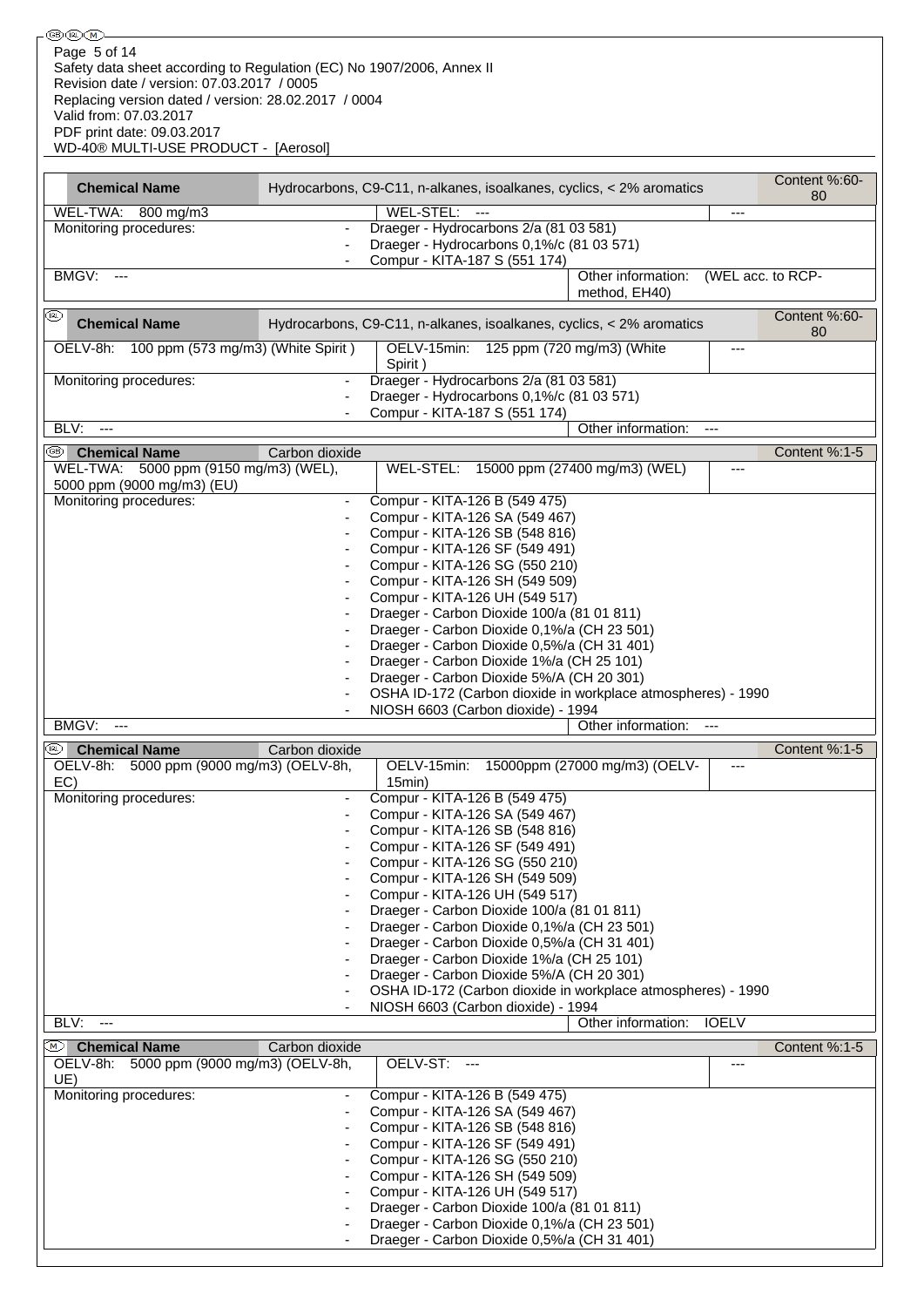| ®®ை<br>Page 6 of 14                                                                                                                                                 |                             |                                                                                                                                                                                                                                                                                                                                                                                                                                                                                                                                                                                                                                                                                                                                                                                                                                                                                                                                                                                                                                                                                                                                                                                                                                                                                                                                                                                                                                                                                                                                                                                                                 |                    |       |                          |             |
|---------------------------------------------------------------------------------------------------------------------------------------------------------------------|-----------------------------|-----------------------------------------------------------------------------------------------------------------------------------------------------------------------------------------------------------------------------------------------------------------------------------------------------------------------------------------------------------------------------------------------------------------------------------------------------------------------------------------------------------------------------------------------------------------------------------------------------------------------------------------------------------------------------------------------------------------------------------------------------------------------------------------------------------------------------------------------------------------------------------------------------------------------------------------------------------------------------------------------------------------------------------------------------------------------------------------------------------------------------------------------------------------------------------------------------------------------------------------------------------------------------------------------------------------------------------------------------------------------------------------------------------------------------------------------------------------------------------------------------------------------------------------------------------------------------------------------------------------|--------------------|-------|--------------------------|-------------|
| Safety data sheet according to Regulation (EC) No 1907/2006, Annex II                                                                                               |                             |                                                                                                                                                                                                                                                                                                                                                                                                                                                                                                                                                                                                                                                                                                                                                                                                                                                                                                                                                                                                                                                                                                                                                                                                                                                                                                                                                                                                                                                                                                                                                                                                                 |                    |       |                          |             |
| Revision date / version: 07.03.2017 / 0005                                                                                                                          |                             |                                                                                                                                                                                                                                                                                                                                                                                                                                                                                                                                                                                                                                                                                                                                                                                                                                                                                                                                                                                                                                                                                                                                                                                                                                                                                                                                                                                                                                                                                                                                                                                                                 |                    |       |                          |             |
| Replacing version dated / version: 28.02.2017 / 0004                                                                                                                |                             |                                                                                                                                                                                                                                                                                                                                                                                                                                                                                                                                                                                                                                                                                                                                                                                                                                                                                                                                                                                                                                                                                                                                                                                                                                                                                                                                                                                                                                                                                                                                                                                                                 |                    |       |                          |             |
| Valid from: 07.03.2017<br>PDF print date: 09.03.2017                                                                                                                |                             |                                                                                                                                                                                                                                                                                                                                                                                                                                                                                                                                                                                                                                                                                                                                                                                                                                                                                                                                                                                                                                                                                                                                                                                                                                                                                                                                                                                                                                                                                                                                                                                                                 |                    |       |                          |             |
| WD-40® MULTI-USE PRODUCT - [Aerosol]                                                                                                                                |                             |                                                                                                                                                                                                                                                                                                                                                                                                                                                                                                                                                                                                                                                                                                                                                                                                                                                                                                                                                                                                                                                                                                                                                                                                                                                                                                                                                                                                                                                                                                                                                                                                                 |                    |       |                          |             |
|                                                                                                                                                                     |                             |                                                                                                                                                                                                                                                                                                                                                                                                                                                                                                                                                                                                                                                                                                                                                                                                                                                                                                                                                                                                                                                                                                                                                                                                                                                                                                                                                                                                                                                                                                                                                                                                                 |                    |       |                          |             |
|                                                                                                                                                                     |                             | Draeger - Carbon Dioxide 1%/a (CH 25 101)                                                                                                                                                                                                                                                                                                                                                                                                                                                                                                                                                                                                                                                                                                                                                                                                                                                                                                                                                                                                                                                                                                                                                                                                                                                                                                                                                                                                                                                                                                                                                                       |                    |       |                          |             |
|                                                                                                                                                                     |                             | Draeger - Carbon Dioxide 5%/A (CH 20 301)<br>OSHA ID-172 (Carbon dioxide in workplace atmospheres) - 1990                                                                                                                                                                                                                                                                                                                                                                                                                                                                                                                                                                                                                                                                                                                                                                                                                                                                                                                                                                                                                                                                                                                                                                                                                                                                                                                                                                                                                                                                                                       |                    |       |                          |             |
|                                                                                                                                                                     |                             | NIOSH 6603 (Carbon dioxide) - 1994                                                                                                                                                                                                                                                                                                                                                                                                                                                                                                                                                                                                                                                                                                                                                                                                                                                                                                                                                                                                                                                                                                                                                                                                                                                                                                                                                                                                                                                                                                                                                                              |                    |       |                          |             |
| BMGV:<br>$\overline{\phantom{a}}$                                                                                                                                   |                             |                                                                                                                                                                                                                                                                                                                                                                                                                                                                                                                                                                                                                                                                                                                                                                                                                                                                                                                                                                                                                                                                                                                                                                                                                                                                                                                                                                                                                                                                                                                                                                                                                 | Other information: |       | $---$                    |             |
| ©B)<br><b>Chemical Name</b>                                                                                                                                         | Oil mist, mineral           |                                                                                                                                                                                                                                                                                                                                                                                                                                                                                                                                                                                                                                                                                                                                                                                                                                                                                                                                                                                                                                                                                                                                                                                                                                                                                                                                                                                                                                                                                                                                                                                                                 |                    |       |                          | Content %:  |
| WEL-TWA: 5 mg/m3 (ACGIH)                                                                                                                                            |                             | WEL-STEL: 10 mg/m3 (ACGIH)                                                                                                                                                                                                                                                                                                                                                                                                                                                                                                                                                                                                                                                                                                                                                                                                                                                                                                                                                                                                                                                                                                                                                                                                                                                                                                                                                                                                                                                                                                                                                                                      |                    |       | $---$                    |             |
| Monitoring procedures:                                                                                                                                              |                             | Draeger - Oil 10/a-P (67 28 371)                                                                                                                                                                                                                                                                                                                                                                                                                                                                                                                                                                                                                                                                                                                                                                                                                                                                                                                                                                                                                                                                                                                                                                                                                                                                                                                                                                                                                                                                                                                                                                                |                    |       |                          |             |
|                                                                                                                                                                     |                             | Draeger - Oil Mist 1/a (67 33 031)                                                                                                                                                                                                                                                                                                                                                                                                                                                                                                                                                                                                                                                                                                                                                                                                                                                                                                                                                                                                                                                                                                                                                                                                                                                                                                                                                                                                                                                                                                                                                                              |                    |       |                          |             |
| BMGV:<br>$\overline{a}$                                                                                                                                             |                             |                                                                                                                                                                                                                                                                                                                                                                                                                                                                                                                                                                                                                                                                                                                                                                                                                                                                                                                                                                                                                                                                                                                                                                                                                                                                                                                                                                                                                                                                                                                                                                                                                 | Other information: |       | $---$                    |             |
| [RL)  <br><b>Chemical Name</b>                                                                                                                                      | Oil mist, mineral           |                                                                                                                                                                                                                                                                                                                                                                                                                                                                                                                                                                                                                                                                                                                                                                                                                                                                                                                                                                                                                                                                                                                                                                                                                                                                                                                                                                                                                                                                                                                                                                                                                 |                    |       |                          | Content %:  |
| OELV-8h: 5 mg/m3 (Mineral oil, pure, highly &<br>severely refined (inhalable))                                                                                      |                             | OELV-15min:<br>----                                                                                                                                                                                                                                                                                                                                                                                                                                                                                                                                                                                                                                                                                                                                                                                                                                                                                                                                                                                                                                                                                                                                                                                                                                                                                                                                                                                                                                                                                                                                                                                             |                    |       | ---                      |             |
| Monitoring procedures:                                                                                                                                              | $\overline{\phantom{a}}$    | Draeger - Oil 10/a-P (67 28 371)                                                                                                                                                                                                                                                                                                                                                                                                                                                                                                                                                                                                                                                                                                                                                                                                                                                                                                                                                                                                                                                                                                                                                                                                                                                                                                                                                                                                                                                                                                                                                                                |                    |       |                          |             |
|                                                                                                                                                                     |                             | Draeger - Oil Mist 1/a (67 33 031)                                                                                                                                                                                                                                                                                                                                                                                                                                                                                                                                                                                                                                                                                                                                                                                                                                                                                                                                                                                                                                                                                                                                                                                                                                                                                                                                                                                                                                                                                                                                                                              |                    |       |                          |             |
| BLV:<br>$\overline{a}$                                                                                                                                              |                             |                                                                                                                                                                                                                                                                                                                                                                                                                                                                                                                                                                                                                                                                                                                                                                                                                                                                                                                                                                                                                                                                                                                                                                                                                                                                                                                                                                                                                                                                                                                                                                                                                 | Other information: |       | $\overline{\phantom{a}}$ |             |
|                                                                                                                                                                     |                             |                                                                                                                                                                                                                                                                                                                                                                                                                                                                                                                                                                                                                                                                                                                                                                                                                                                                                                                                                                                                                                                                                                                                                                                                                                                                                                                                                                                                                                                                                                                                                                                                                 |                    |       |                          |             |
| skin. Carc = Capable of causing cancer and/or heritable genetic damage.<br>(U)<br>Values.<br>(M)<br>through the skin.                                               |                             | exposure limit (15-minute reference period).   BMGV = Biological monitoring guidance value EH40. BGW = "Biologischer Grenzwert"<br>(biological limit value, Germany)   Other information: Sen = Capable of causing occupational asthma. Sk = Can be absorbed through<br>** = The exposure limit for this substance is repealed through the TRGS 900 (Germany) of January 2006 with the goal of revision.<br>OELV-8h = Occupational Exposure Limit Value (8-hour reference period). (IFV) = Inhalable Fraction and Vapour. (I) = Inhalable<br>Fraction. (R) = Respirable Fraction.   OELV-15min = Occupational Exposure Limit Value (15-minute reference period). (IFV) =<br>Inhalable Fraction and Vapour. (I) = Inhalable Fraction. $(R)$ = Respirable Fraction.   BLV = Biological limit value   Other information:<br>Carc1A, Carc1B = carcinogenic substance, Cat. 1A or 1B. Muta1A, Muta1B = mutagenic substance, Cat. 1A or 1B. Repr1A, Repr1B<br>= Substances known to be toxic for reproduction, Cat. 1A or 1B. Sk = can be absorbed through skin. Asphx = asphyxiant. Sen =<br>Respiratory sensitizer. BOELV = Binding Occupational Exposure Limit Values. IOELV = Indicative Occupational Exposure Limit<br>OELV-8h = Occupational Exposure Limit Value - 8 h (8-hour reference period as a time-weighted average)   OELV-ST =<br>Occupational Exposure Limit Value - Short-term (15-minute reference period)   BMGV = Biological monitoring guidance value EH40.<br>BGW = "Biologischer Grenzwert" (biological limit value, Germany)   Other information: Skin = Possibility of a significant uptake |                    |       |                          |             |
| Hydrocarbons, C9-C11, n-alkanes, isoalkanes, cyclics, < 2% aromatics                                                                                                |                             |                                                                                                                                                                                                                                                                                                                                                                                                                                                                                                                                                                                                                                                                                                                                                                                                                                                                                                                                                                                                                                                                                                                                                                                                                                                                                                                                                                                                                                                                                                                                                                                                                 |                    |       |                          |             |
| Area of application                                                                                                                                                 | <b>Exposure route /</b>     | <b>Effect on health</b>                                                                                                                                                                                                                                                                                                                                                                                                                                                                                                                                                                                                                                                                                                                                                                                                                                                                                                                                                                                                                                                                                                                                                                                                                                                                                                                                                                                                                                                                                                                                                                                         | <b>Descripto</b>   | Value | <b>Unit</b>              | <b>Note</b> |
|                                                                                                                                                                     | Environmental               |                                                                                                                                                                                                                                                                                                                                                                                                                                                                                                                                                                                                                                                                                                                                                                                                                                                                                                                                                                                                                                                                                                                                                                                                                                                                                                                                                                                                                                                                                                                                                                                                                 | r                  |       |                          |             |
| Consumer                                                                                                                                                            | compartment<br>Human - oral | Long term, systemic                                                                                                                                                                                                                                                                                                                                                                                                                                                                                                                                                                                                                                                                                                                                                                                                                                                                                                                                                                                                                                                                                                                                                                                                                                                                                                                                                                                                                                                                                                                                                                                             | <b>DNEL</b>        | 300   | mg/kg                    |             |
|                                                                                                                                                                     |                             | effects                                                                                                                                                                                                                                                                                                                                                                                                                                                                                                                                                                                                                                                                                                                                                                                                                                                                                                                                                                                                                                                                                                                                                                                                                                                                                                                                                                                                                                                                                                                                                                                                         |                    |       | bw/day                   |             |
| Consumer                                                                                                                                                            | Human - dermal              | Long term, systemic                                                                                                                                                                                                                                                                                                                                                                                                                                                                                                                                                                                                                                                                                                                                                                                                                                                                                                                                                                                                                                                                                                                                                                                                                                                                                                                                                                                                                                                                                                                                                                                             | <b>DNEL</b>        | 300   | mg/kg                    |             |
|                                                                                                                                                                     |                             | effects                                                                                                                                                                                                                                                                                                                                                                                                                                                                                                                                                                                                                                                                                                                                                                                                                                                                                                                                                                                                                                                                                                                                                                                                                                                                                                                                                                                                                                                                                                                                                                                                         |                    |       | bw/day                   |             |
| Consumer                                                                                                                                                            | Human - inhalation          | Long term, systemic<br>effects                                                                                                                                                                                                                                                                                                                                                                                                                                                                                                                                                                                                                                                                                                                                                                                                                                                                                                                                                                                                                                                                                                                                                                                                                                                                                                                                                                                                                                                                                                                                                                                  | <b>DNEL</b>        | 900   | mg/m3                    |             |
| Workers / employees                                                                                                                                                 | Human - dermal              | Long term, systemic                                                                                                                                                                                                                                                                                                                                                                                                                                                                                                                                                                                                                                                                                                                                                                                                                                                                                                                                                                                                                                                                                                                                                                                                                                                                                                                                                                                                                                                                                                                                                                                             | <b>DNEL</b>        | 300   | mg/kg                    |             |
|                                                                                                                                                                     |                             | effects                                                                                                                                                                                                                                                                                                                                                                                                                                                                                                                                                                                                                                                                                                                                                                                                                                                                                                                                                                                                                                                                                                                                                                                                                                                                                                                                                                                                                                                                                                                                                                                                         |                    |       | bw/day                   |             |
| Workers / employees                                                                                                                                                 | Human - inhalation          | Long term, systemic<br>effects                                                                                                                                                                                                                                                                                                                                                                                                                                                                                                                                                                                                                                                                                                                                                                                                                                                                                                                                                                                                                                                                                                                                                                                                                                                                                                                                                                                                                                                                                                                                                                                  | <b>DNEL</b>        | 1500  | mg/m3                    |             |
| <b>8.2 Exposure controls</b><br>8.2.1 Appropriate engineering controls<br>Ensure good ventilation. This can be achieved by local suction or general air extraction. |                             |                                                                                                                                                                                                                                                                                                                                                                                                                                                                                                                                                                                                                                                                                                                                                                                                                                                                                                                                                                                                                                                                                                                                                                                                                                                                                                                                                                                                                                                                                                                                                                                                                 |                    |       |                          |             |

If this is insufficient to maintain the concentration under the WEL or AGW values, suitable breathing protection should be worn. Applies only if maximum permissible exposure values are listed here.

Suitable assessment methods for reviewing the effectiveness of protection measures adopted include metrological and nonmetrological investigative techniques.

These are specified by e.g. EN 14042.

EN 14042 "Workplace atmospheres. Guide for the application and use of procedures for the assessment of exposure to chemical and biological agents".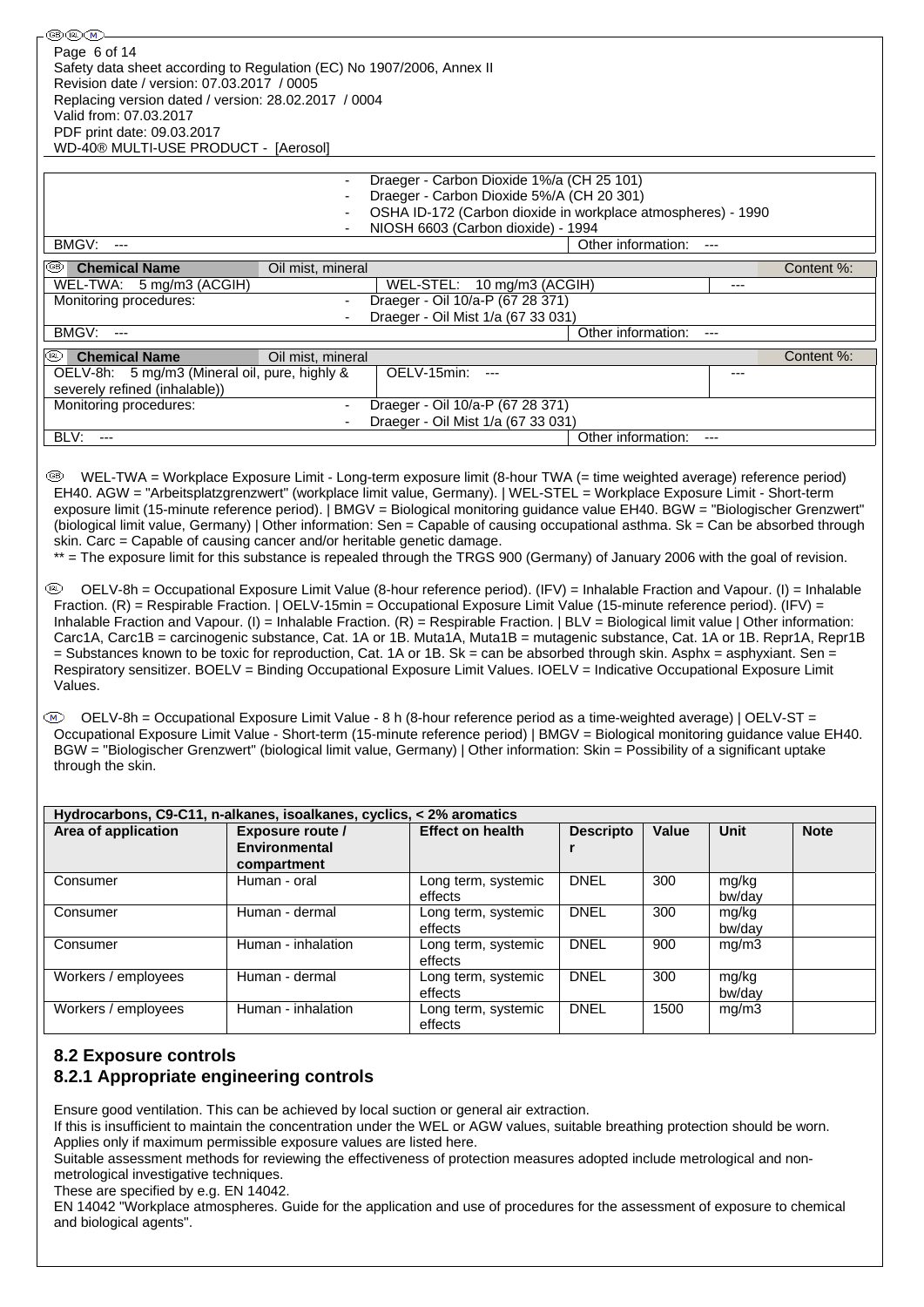֎®© Page 7 of 14Safety data sheet according to Regulation (EC) No 1907/2006, Annex II Revision date / version: 07.03.2017 / 0005 Replacing version dated / version: 28.02.2017 / 0004 Valid from: 07.03.2017 PDF print date: 09.03.2017 WD-40® MULTI-USE PRODUCT - [Aerosol] **8.2.2 Individual protection measures, such as personal protective equipment** General hygiene measures for the handling of chemicals are applicable. Wash hands before breaks and at end of work. Keep away from food, drink and animal feedingstuffs. Remove contaminated clothing and protective equipment before entering areas in which food is consumed. Eye/face protection: Tight fitting protective goggles with side protection (EN 166). Skin protection - Hand protection: Protective nitrile gloves (EN 374) Minimum layer thickness in mm:  $>= 0.4$ Permeation time (penetration time) in minutes: >= 480 The breakthrough times determined in accordance with EN 374 Part 3 were not obtained under practical conditions. The recommended maximum wearing time is 50% of breakthrough time. Protective hand cream recommended. Skin protection - Other: Protective working garments (e.g. safety shoes EN ISO 20345, long-sleeved protective working garments). Respiratory protection: Normally not necessary. If OES or MEL is exceeded. Filter A P3 (EN 14387), code colour brown, white Observe wearing time limitations for respiratory protection equipment. Thermal hazards: Not applicable Additional information on hand protection - No tests have been performed. In the case of mixtures, the selection has been made according to the knowledge available and the information about the contents. Selection of materials derived from glove manufacturer's indications. Final selection of glove material must be made taking the breakthrough times, permeation rates and degradation into account. Selection of a suitable glove depends not only on the material but also on other quality characteristics and varies from manufacturer to manufacturer. In the case of mixtures, the resistance of glove materials cannot be predicted and must therefore be tested before use. The exact breakthrough time of the glove material can be requested from the protective glove manufacturer and must be observed. **8.2.3 Environmental exposure controls** No information available at present. **SECTION 9: Physical and chemical properties**

## **9.1 Information on basic physical and chemical properties**

| Physical state:                          | Aerosol. Active substance: liquid.                             |
|------------------------------------------|----------------------------------------------------------------|
| Colour:                                  | Light brown                                                    |
| Odour:                                   | Characteristic                                                 |
| Odour threshold:                         | Not determined                                                 |
| pH-value:                                | n.a.                                                           |
| Melting point/freezing point:            | <-66 °C (ASTM D 97, Liquid concentrate)                        |
| Initial boiling point and boiling range: | 176 °C (Liquid concentrate)                                    |
| Flash point:                             | 47 °C (Liquid concentrate)                                     |
| Flash point:                             | Enclosed space ignition test (UN RTDG, Manual of Tests and     |
|                                          | Criteria, Part III, 31.5): <= 300 g/m3 (deflagration density)  |
| Flash point:                             | Enclosed space ignition test (UN RTDG, Manual of Tests and     |
|                                          | Criteria, Part III, $31.5$ : $\leq$ 300 s/m3 (time equivalent) |
| Flash point:                             | Ignition distance test (UN RTDG, Manual of Tests and Criteria, |
|                                          | Part III, $31.4$ ): $>= 75$ cm                                 |
| Evaporation rate:                        | Not determined                                                 |
| Flammability (solid, gas):               | Yes                                                            |
| Lower explosive limit:                   | 0,6 Vol-% ((Particulars of main substances contained))         |
| Upper explosive limit:                   | 8.0 Vol-% ((Particulars of main substances contained))         |
| Vapour pressure:                         | 7,2 bar $(20^{\circ}C)$                                        |
| Vapour pressure:                         | $9,4$ bar (50 $^{\circ}$ C)                                    |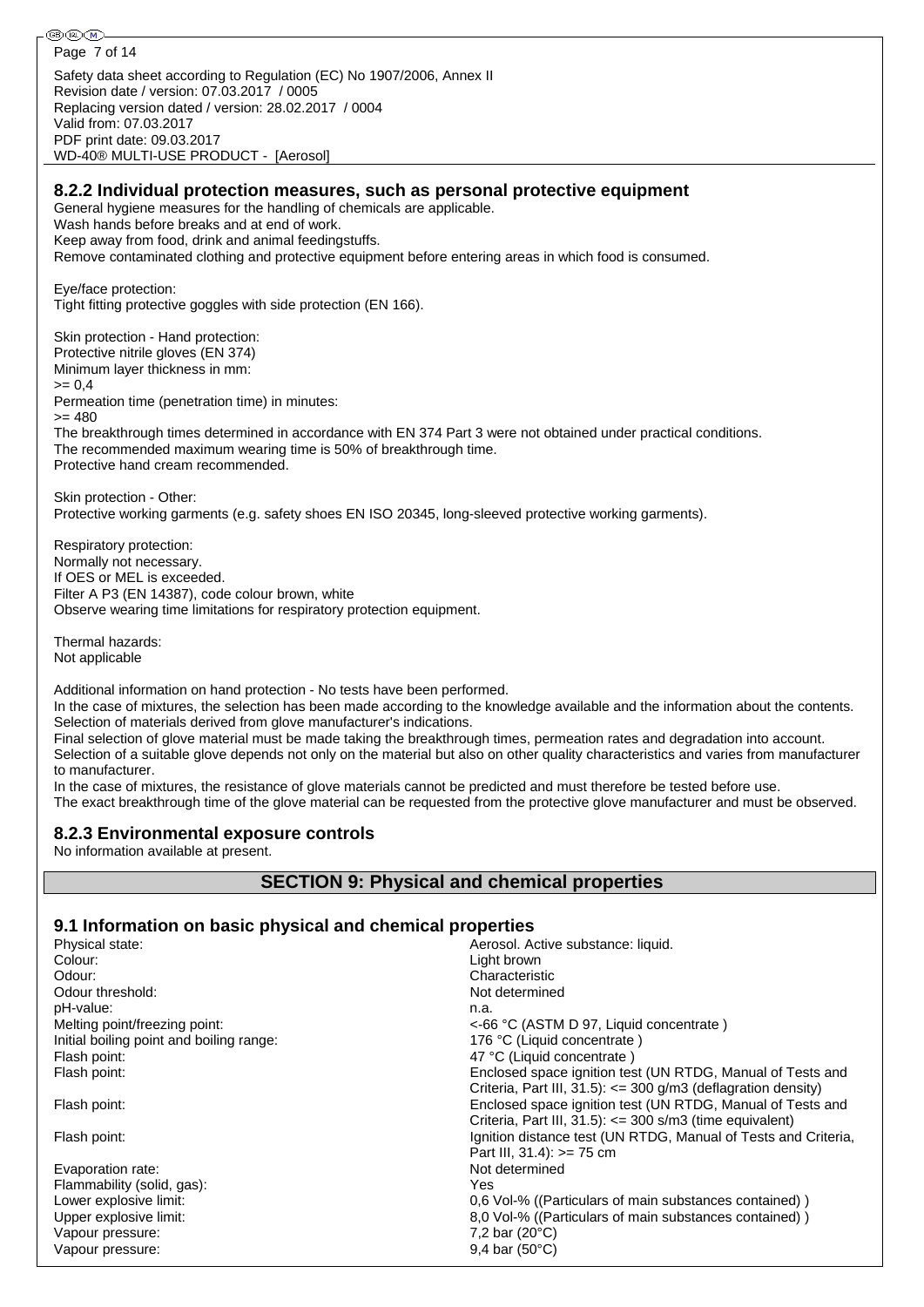Safety data sheet according to Regulation (EC) No 1907/2006, Annex II Revision date / version: 07.03.2017 / 0005 Replacing version dated / version: 28.02.2017 / 0004 Valid from: 07.03.2017 PDF print date: 09.03.2017 WD-40® MULTI-USE PRODUCT - [Aerosol] Page 8 of 14

Vapour density  $(air = 1)$ :  $Not determined$ Density: 0,817 g/ml (Liquid concentrate ) Bulk density: n.a.<br>Solubility(ies): n.a. Not Water solubility: **Insoluble** Partition coefficient (n-octanol/water): Not determined Auto-ignition temperature: Not determined Decomposition temperature: Not determined Viscosity:  $\leftarrow$  1 cSt  $\leftarrow$  1 cSt  $\leftarrow$  1 cSt  $\leftarrow$  1 cSt  $\leftarrow$  1 cSt  $\leftarrow$  1 cSt  $\leftarrow$  1 cSt  $\leftarrow$  1 cSt  $\leftarrow$  1 cSt  $\leftarrow$  1 cSt  $\leftarrow$  1 cSt  $\leftarrow$  1 cSt  $\leftarrow$  1 cSt  $\leftarrow$  1 cSt  $\leftarrow$  1 cSt  $\leftarrow$  1 cSt  $\leftarrow$  1 cSt  $\leftarrow$  1 Explosive properties: Oxidising properties: No **9.2 Other information** Miscibility: Not determined Fat solubility / solvent: Not determined Conductivity: Conductivity: Conductivity: Surface tension: Not determined Solvents content: Not determined

Not determined

### **SECTION 10: Stability and reactivity**

#### **10.1 Reactivity**

֎֎֎

RE):

The product has not been tested. **10.2 Chemical stability** Stable with proper storage and handling. **10.3 Possibility of hazardous reactions** No dangerous reactions are known. **10.4 Conditions to avoid** See also section 7.

Heating, open flame, ignition sources Pressure increase will result in danger of bursting. Pressurized container: protect from sunlight and do not expose to temperatures

exceeding 50°C. Do not pierce or burn, even after use.

 $n.d.a.$ 

 $n.d.a.$ 

n.d.a.

### **10.5 Incompatible materials**

See also section 7. Avoid contact with strong oxidizing agents. **10.6 Hazardous decomposition products** See also Subsection 10.1 to 10.5. See also section 5.2 No decomposition when used as directed.

**SECTION 11: Toxicological information**

#### **11.1 Information on toxicological effects**

Possibly more information on health effects, see Section 2.1 (classification).

**WD-40® MULTI-USE PRODUCT - [Aerosol] Toxicity / effect Endpoint Value Unit Organism Test method Notes** Acute toxicity, by oral route: networking the control of the control of the control of the control of the control of the control of the control of the control of the control of the control of the control of the control of Acute toxicity, by dermal route: Acute toxicity, by inhalation: networks are not all the control of the control of the control of the control of the control of the control of the control of the control of the control of the control of the control of the c Skin corrosion/irritation: n.d.a. Serious eye damage/irritation: Respiratory or skin sensitisation:

Germ cell mutagenicity: networks are not contained by the contact of the contact of the contact of the contact of the contact of the contact of the contact of the contact of the contact of the contact of the contact of the Carcinogenicity: n.d.a. n.d.a. n.d.a. n.d.a. n.d.a. n.d.a. n.d.a. n.d.a. n.d.a. n.d.a. n.d.a. n.d.a. n.d.a. n.d.a. n.d.a. n.d.a. n.d.a. n.d.a. n.d.a. n.d.a. n.d.a. n.d.a. n.d.a. n.d.a. n.d.a. n.d.a. n.d.a. n.d.a. n.d.a. n. Reproductive toxicity: Specific target organ toxicity single exposure (STOT-SE): n.d.a. Specific target organ toxicity repeated exposure (STOTn.d.a. Aspiration hazard: n.d.a. a.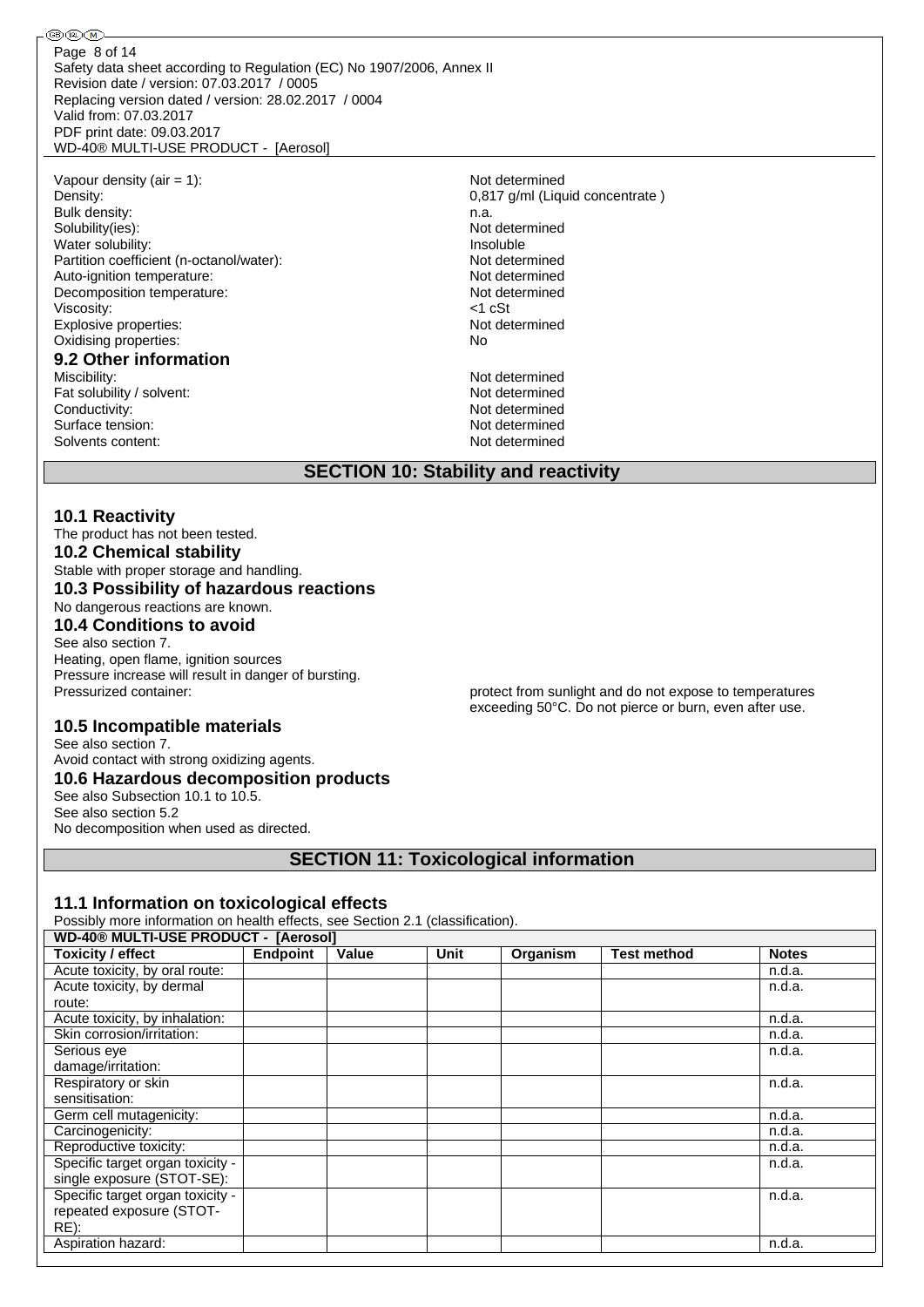®®® Page 9 of 14Safety data sheet according to Regulation (EC) No 1907/2006, Annex II Revision date / version: 07.03.2017 / 0005 Replacing version dated / version: 28.02.2017 / 0004 Valid from: 07.03.2017 PDF print date: 09.03.2017 WD-40® MULTI-USE PRODUCT - [Aerosol]

Symptoms: n.d.a.

| Hydrocarbons, C9-C11, n-alkanes, isoalkanes, cyclics, < 2% aromatics       |                 |       |              |                 |                                                                                |                                                                                                          |  |
|----------------------------------------------------------------------------|-----------------|-------|--------------|-----------------|--------------------------------------------------------------------------------|----------------------------------------------------------------------------------------------------------|--|
| <b>Toxicity / effect</b>                                                   | <b>Endpoint</b> | Value | <b>Unit</b>  | <b>Organism</b> | <b>Test method</b>                                                             | <b>Notes</b>                                                                                             |  |
| Acute toxicity, by oral route:                                             | <b>LD50</b>     | >5000 | mg/kg        | Rat             | OECD 401 (Acute<br>Oral Toxicity)                                              |                                                                                                          |  |
| Acute toxicity, by dermal<br>route:                                        | LD50            | >5000 | mg/kg        | Rabbit          | OECD 402 (Acute<br>Dermal Toxicity)                                            |                                                                                                          |  |
| Acute toxicity, by inhalation:                                             | LC50            | >5000 | mg/m3/8<br>h | Rat             | OECD 403 (Acute<br><b>Inhalation Toxicity)</b>                                 |                                                                                                          |  |
| Skin corrosion/irritation:                                                 |                 |       |              | Rabbit          | OECD 404 (Acute<br>Dermal<br>Irritation/Corrosion)                             | Not irritant,<br>Repeated<br>exposure may<br>cause skin<br>dryness or<br>cracking.                       |  |
| Serious eye<br>damage/irritation:                                          |                 |       |              | Rabbit          | OECD 405 (Acute<br>Eye<br>Irritation/Corrosion)                                | Not irritant                                                                                             |  |
| Respiratory or skin<br>sensitisation:                                      |                 |       |              | Guinea pig      | OECD 406 (Skin<br>Sensitisation)                                               | No (skin<br>contact)                                                                                     |  |
| Germ cell mutagenicity:                                                    |                 |       |              |                 | OECD 471 (Bacterial<br><b>Reverse Mutation</b><br>Test)                        | Negative,<br>Analogous<br>conclusion                                                                     |  |
| Carcinogenicity:                                                           |                 |       |              |                 | <b>OECD 453</b><br>(Combined Chronic<br>Toxicity/Carcinogenicit<br>y Studies)  | Negative,<br>Analogous<br>conclusion                                                                     |  |
| Reproductive toxicity:                                                     |                 |       |              |                 | OECD 414 (Prenatal<br>Developmental<br><b>Toxicity Study)</b>                  | Negative,<br>Analogous<br>conclusion                                                                     |  |
| Specific target organ toxicity -<br>single exposure (STOT-SE):             |                 |       |              |                 |                                                                                | May cause<br>drowsiness or<br>dizziness.                                                                 |  |
| Aspiration hazard:                                                         |                 |       |              |                 |                                                                                | Yes                                                                                                      |  |
| Symptoms:                                                                  |                 |       |              |                 |                                                                                | unconsciousnes<br>s, headaches,<br>dizziness,<br>reddening of<br>the skin                                |  |
| Symptoms:                                                                  |                 |       |              |                 |                                                                                | unconsciousnes<br>s, headaches,<br>dizziness,<br>discoloration of<br>the skin,<br>vomiting,<br>diarrhoea |  |
| Specific target organ toxicity -<br>repeated exposure (STOT-<br>RE), oral: |                 |       |              |                 | OECD 408 (Repeated<br>Dose 90-Day Oral<br><b>Toxicity Study in</b><br>Rodents) | Not to be<br>expected                                                                                    |  |
| <b>Carbon dioxide</b>                                                      |                 |       |              |                 |                                                                                |                                                                                                          |  |

| <b>CALDULL UIUXIUS</b><br><b>Toxicity / effect</b> | <b>Endpoint</b> | Value | <b>Unit</b> | Organism | <b>Test method</b> | <b>Notes</b>   |
|----------------------------------------------------|-----------------|-------|-------------|----------|--------------------|----------------|
| Symptoms:                                          |                 |       |             |          |                    | unconsciousnes |
|                                                    |                 |       |             |          |                    | s, blisters by |
|                                                    |                 |       |             |          |                    | skin-contact,  |
|                                                    |                 |       |             |          |                    | vomiting,      |
|                                                    |                 |       |             |          |                    | frostbite,     |
|                                                    |                 |       |             |          |                    | annoyance,     |
|                                                    |                 |       |             |          |                    | palpitations,  |
|                                                    |                 |       |             |          |                    | itching,       |
|                                                    |                 |       |             |          |                    | headaches,     |
|                                                    |                 |       |             |          |                    | cramps, ear    |
|                                                    |                 |       |             |          |                    | noises,        |
|                                                    |                 |       |             |          |                    | dizziness      |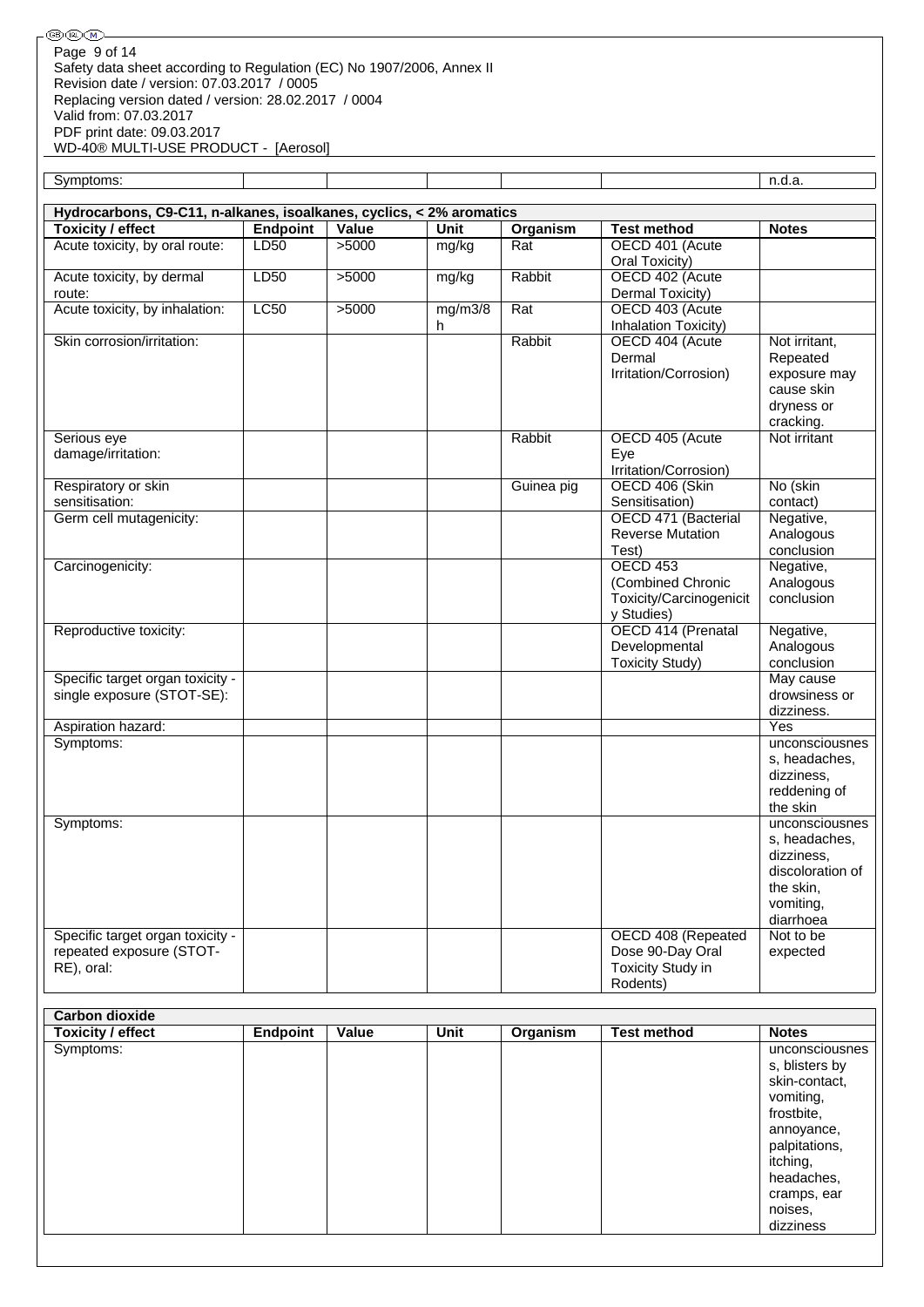## **SECTION 12: Ecological information**

Possibly more information on environmental effects, see Section 2.1 (classification).

| <b>WD-40® MULTI-USE PRODUCT - [Aerosol]</b> |          |      |        |      |          |                           |                 |
|---------------------------------------------|----------|------|--------|------|----------|---------------------------|-----------------|
| Toxicity / effect                           | Endpoint | Time | Value  | Unit | Organism | <b>Test method</b>        | <b>Notes</b>    |
| 12.1. Toxicity to fish:                     |          |      |        |      |          |                           | n.d.a.          |
| 12.1. Toxicity to                           |          |      |        |      |          |                           | n.d.a.          |
| daphnia:                                    |          |      |        |      |          |                           |                 |
| 12.1. Toxicity to algae:                    |          |      |        |      |          |                           | n.d.a.          |
| 12.2. Persistence and                       |          | 28d  | $>20-$ | $\%$ |          | OECD 310                  | Not readily but |
| degradability:                              |          |      | <60    |      |          | (Ready                    | inherent        |
|                                             |          |      |        |      |          | Biodegradability -        | biodegradable.  |
|                                             |          |      |        |      |          | CO <sub>2</sub> in sealed |                 |
|                                             |          |      |        |      |          | vessels                   |                 |
|                                             |          |      |        |      |          | (Headspace                |                 |
|                                             |          |      |        |      |          | Test))                    |                 |
| 12.3. Bioaccumulative                       |          |      |        |      |          |                           | n.d.a.          |
| potential:                                  |          |      |        |      |          |                           |                 |
| 12.4. Mobility in soil:                     |          |      |        |      |          |                           | n.d.a.          |
| 12.5. Results of PBT                        |          |      |        |      |          |                           | n.d.a.          |
| and vPvB assessment                         |          |      |        |      |          |                           |                 |
| 12.6. Other adverse                         |          |      |        |      |          |                           | n.d.a.          |
| effects:                                    |          |      |        |      |          |                           |                 |

| Hydrocarbons, C9-C11, n-alkanes, isoalkanes, cyclics, < 2% aromatics |                 |                  |       |                          |                                     |                                                                                          |                                           |  |
|----------------------------------------------------------------------|-----------------|------------------|-------|--------------------------|-------------------------------------|------------------------------------------------------------------------------------------|-------------------------------------------|--|
| <b>Toxicity / effect</b>                                             | <b>Endpoint</b> | <b>Time</b>      | Value | Unit                     | Organism                            | <b>Test method</b>                                                                       | <b>Notes</b>                              |  |
| 12.1. Toxicity to fish:                                              | <b>LC50</b>     | 96h              | >1000 | mg/l                     | Oncorhynchus<br>mykiss              | OECD <sub>203</sub><br>(Fish, Acute<br><b>Toxicity Test)</b>                             |                                           |  |
| 12.1. Toxicity to fish:                                              | <b>NOELR</b>    | $\overline{28}d$ | 0,13  | mg/l                     | Oncorhynchus<br>mykiss              | QSAR                                                                                     |                                           |  |
| 12.1. Toxicity to<br>daphnia:                                        | EC50            | 48h              | >1000 | mg/l                     | Daphnia magna                       | <b>OECD 202</b><br>(Daphnia sp.<br>Acute<br>Immobilisation<br>Test)                      |                                           |  |
| 12.1. Toxicity to<br>daphnia:                                        | <b>NOELR</b>    | 21d              | 0,23  | mg/l                     | Daphnia magna                       | QSAR                                                                                     |                                           |  |
| 12.1. Toxicity to algae:                                             | <b>NOELR</b>    | 72h              | 100   | mg/l                     | Pseudokirchnerie<br>lla subcapitata | <b>OECD 201</b><br>(Alga, Growth<br><b>Inhibition Test)</b>                              |                                           |  |
| 12.1. Toxicity to algae:                                             | Erc50           | 72h              | >1000 | mg/l                     | Pseudokirchnerie<br>lla subcapitata | <b>OECD 201</b><br>(Alga, Growth<br><b>Inhibition Test)</b>                              |                                           |  |
| 12.1. Toxicity to algae:                                             | EbC50           | 72h              | >1000 | mg/l                     | Pseudokirchnerie<br>lla subcapitata | <b>OECD 201</b><br>(Alga, Growth<br><b>Inhibition Test)</b>                              |                                           |  |
| 12.1. Toxicity to algae:                                             | Erc50           | 72h              | >1000 | mg/l                     | Pseudokirchnerie<br>lla subcapitata | <b>OECD 201</b><br>(Alga, Growth<br><b>Inhibition Test)</b>                              |                                           |  |
| 12.1. Toxicity to algae:                                             | EbC50           | 72h              | >1000 | mg/l                     | Pseudokirchnerie<br>lla subcapitata | <b>OECD 201</b><br>(Alga, Growth<br>Inhibition Test)                                     |                                           |  |
| 12.1. Toxicity to algae:                                             | <b>NOELR</b>    | 72h              | 100   | mg/l                     | Raphidocelis<br>subcapitata         | OECD <sub>201</sub><br>(Alga, Growth<br>Inhibition Test)                                 |                                           |  |
| 12.2. Persistence and<br>degradability:                              |                 | 28d              | 80    | $\overline{\frac{9}{6}}$ |                                     | <b>OECD 301 F</b><br>(Ready<br>Biodegradability -<br>Manometric<br>Respirometry<br>Test) | Readily<br>biodegradable                  |  |
| 12.5. Results of PBT<br>and vPvB assessment                          |                 |                  |       |                          |                                     |                                                                                          | No PBT<br>substance, No<br>vPvB substance |  |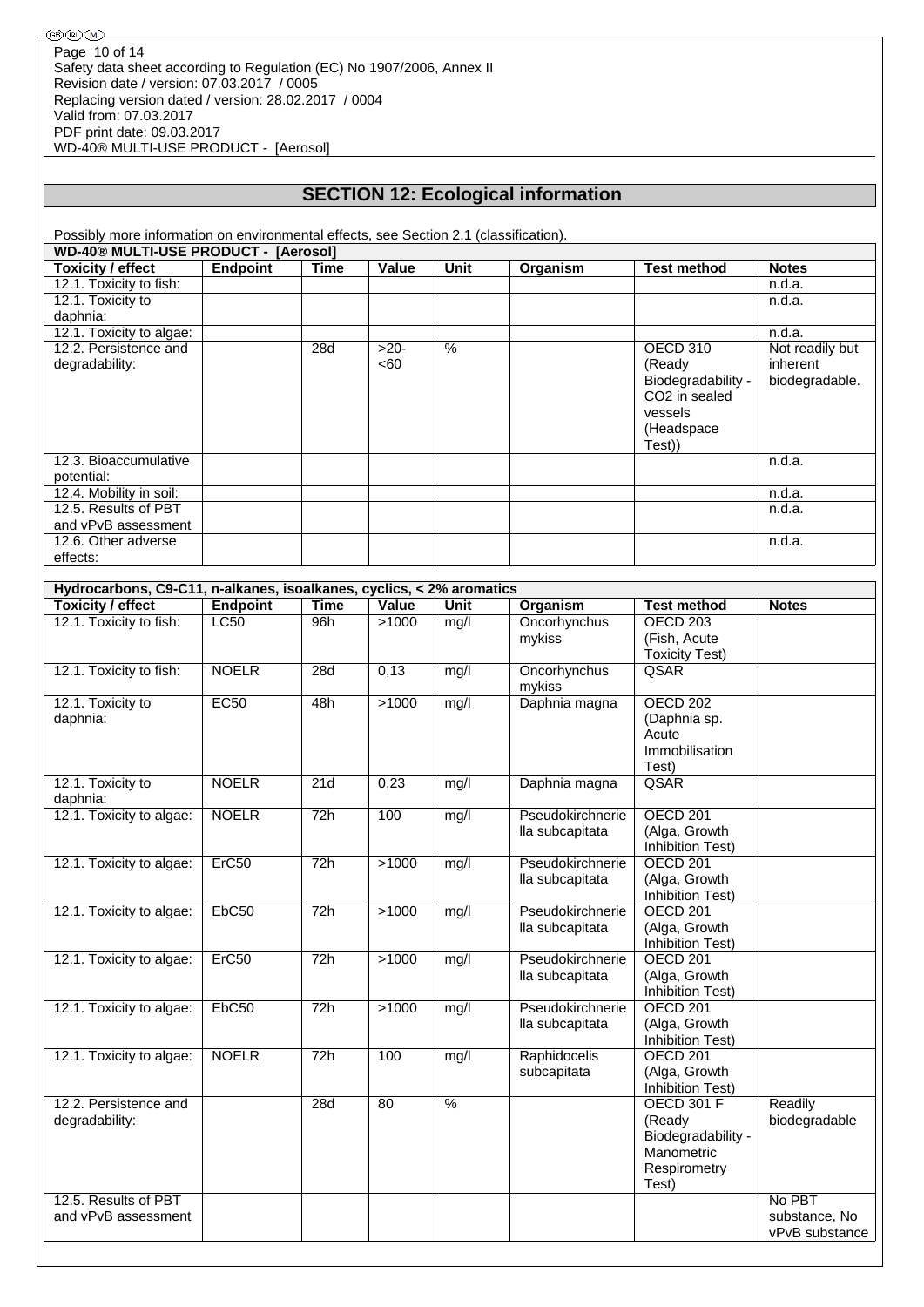| <b>Carbon dioxide</b>   |                 |             |       |      |                 |                    |              |
|-------------------------|-----------------|-------------|-------|------|-----------------|--------------------|--------------|
| Toxicity / effect       | <b>Endpoint</b> | <b>Time</b> | Value | Unit | Organism        | <b>Test method</b> | <b>Notes</b> |
| 12.1. Toxicity to fish: | <b>LC50</b>     | 96h         | 35    | mq/l | Salmo gairdneri |                    |              |
| 12.6. Other adverse     |                 |             |       |      |                 |                    | Greenhouse   |
| effects:                |                 |             |       |      |                 |                    | effect       |
| Other information:      | Log Kow         |             | 0,83  |      |                 |                    |              |
| Global warming          |                 |             |       |      |                 |                    |              |
| potential (GWP):        |                 |             |       |      |                 |                    |              |

## **SECTION 13: Disposal considerations**

## **13.1 Waste treatment methods**

## **For the substance / mixture / residual amounts**

EC disposal code no.:

The waste codes are recommendations based on the scheduled use of this product.

Owing to the user's specific conditions for use and disposal, other waste codes may be

allocated under certain circumstances. (2014/955/EU)

16 05 04 gases in pressure containers (including halons) containing hazardous substances

Recommendation:

Sewage disposal shall be discouraged.

Pay attention to local and national official regulations.

E.g. suitable incineration plant.

## **For contaminated packing material**

Pay attention to local and national official regulations.

15 01 04 metallic packaging

15 01 01 paper and cardboard packaging

Dispose using dual system.

## **SECTION 14: Transport information**

| <b>General statements</b>                                                  |                |
|----------------------------------------------------------------------------|----------------|
| 14.1. UN number:                                                           | 1950           |
| Transport by road/by rail (ADR/RID)                                        |                |
| 14.2. UN proper shipping name:                                             |                |
| UN 1950 AEROSOLS                                                           |                |
| 14.3. Transport hazard class(es):                                          | 2.1            |
| 14.4. Packing group:                                                       |                |
| Classification code:                                                       | 5F             |
| LQ:                                                                        | 1 <sub>L</sub> |
| 14.5. Environmental hazards:                                               | Not applicable |
| Tunnel restriction code:                                                   | D              |
| <b>Transport by sea (IMDG-code)</b>                                        |                |
| 14.2. UN proper shipping name:                                             |                |
| <b>AEROSOLS</b>                                                            |                |
| 14.3. Transport hazard class(es):                                          | 2.1            |
| 14.4. Packing group:                                                       |                |
| EmS:                                                                       | $F-D$ , S-U    |
| Marine Pollutant:                                                          | n.a            |
| 14.5. Environmental hazards:                                               | Not applicable |
| Transport by air (IATA)                                                    |                |
| 14.2. UN proper shipping name:                                             |                |
| Aerosols, flammable                                                        |                |
| 14.3. Transport hazard class(es):                                          | 2.1            |
| 14.4. Packing group:                                                       |                |
| 14.5. Environmental hazards:                                               | Not applicable |
| 14.6. Special precautions for user                                         |                |
| Persons employed in transporting dangerous goods must be trained.          |                |
| All persons involved in transporting must observe safety regulations.      |                |
| Precautions must be taken to prevent damage.                               |                |
| 14.7. Transport in bulk according to Annex II of MARPOL and the IBC Code   |                |
| Freighted as packaged goods rather than in bulk, therefore not applicable. |                |
| Minimum amount regulations have not been taken into account.               |                |
| Danger code and packing code on request.                                   |                |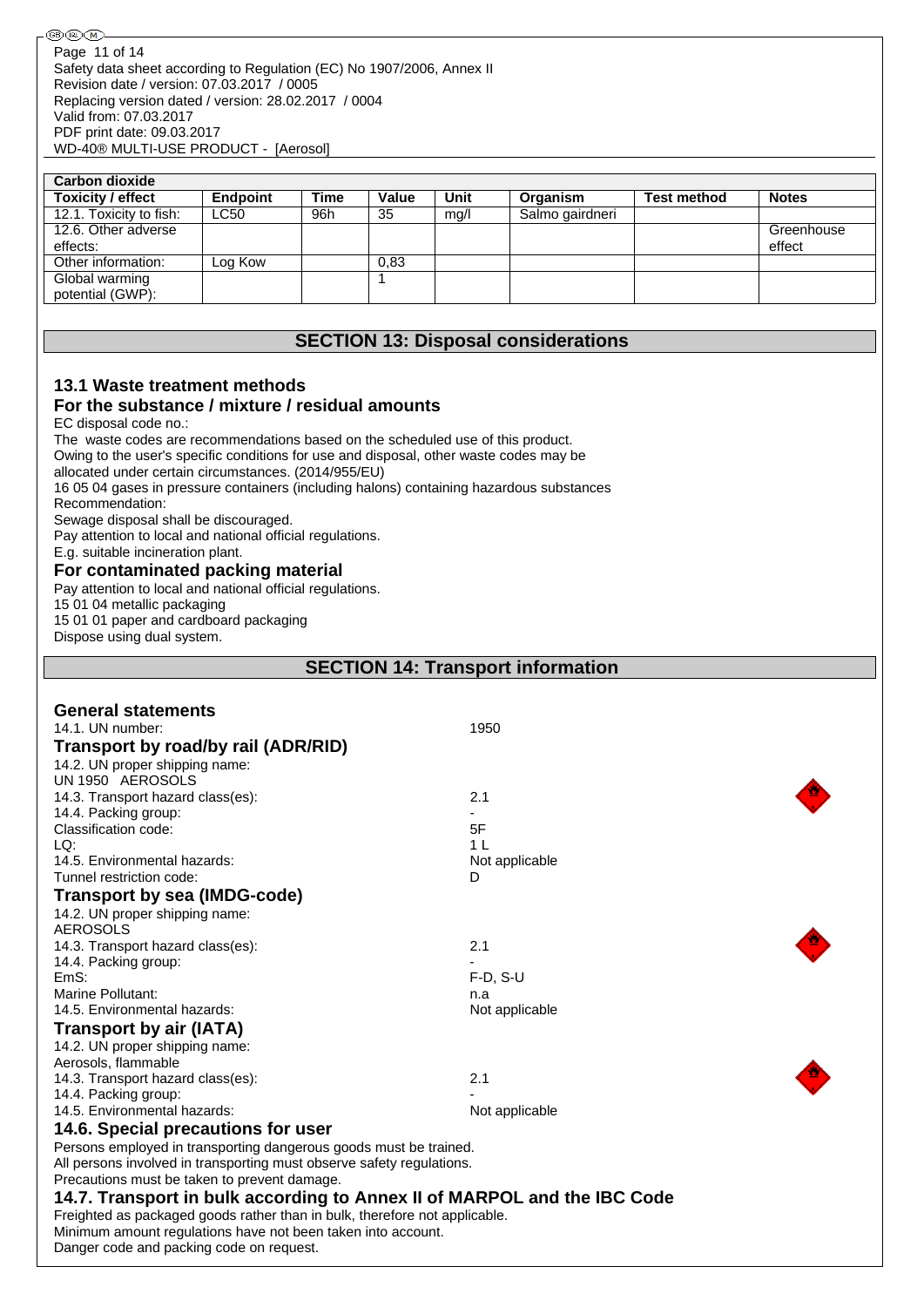Comply with special provisions.

## **SECTION 15: Regulatory information**

## **15.1 Safety, health and environmental regulations/legislation specific for the substance or mixture**

Observe restrictions: Comply with trade association/occupational health regulations.

Directive 2010/75/EU (VOC): ~ 65,5 %

Observe youth employment law (German regulation).

### **15.2 Chemical safety assessment**

A chemical safety assessment is not provided for mixtures.

## **SECTION 16: Other information**

EUF0002

Revised sections: 2,16

These details refer to the product as it is delivered. Employee instruction/training in handling hazardous materials is required. Employee training in handling dangerous goods is required.

## **Classification and processes used to derive the classification of the mixture in accordance with the ordinance (EG) 1272/2008 (CLP):**

| <b>Classification in accordance with regulation</b><br>(EC) No. 1272/2008 (CLP) | <b>Evaluation method used</b>                      |
|---------------------------------------------------------------------------------|----------------------------------------------------|
| <b>STOT SE 3, H336</b>                                                          | Classification according to calculation procedure. |
| Aerosol 1, H222                                                                 | Classification based on test data.                 |
| Asp. Tox. 1, H304                                                               | Classification according to calculation procedure. |
| Aerosol 1, H229                                                                 | Classification based on test data.                 |

The following phrases represent the posted Hazard Class and Risk Category Code (GHS/CLP) of the product and the constituents (specified in Section 2 and 3).

H226 Flammable liquid and vapour.

--- --- H304 May be fatal if swallowed and enters airways. H336 May cause drowsiness or dizziness.

STOT SE — Specific target organ toxicity - single exposure - narcotic effects Aerosol — Aerosols Asp. Tox. — Aspiration hazard Flam. Liq. — Flammable liquid

## **Any abbreviations and acronyms used in this document:**

AC Article Categories acc., acc. to according, according to ACGIHAmerican Conference of Governmental Industrial Hygienists ADR Accord européen relatif au transport international des marchandises Dangereuses par Route (= European Agreement concerning the International Carriage of Dangerous Goods by Road) AOEL Acceptable Operator Exposure Level AOX Adsorbable organic halogen compounds approx. approximately Art., Art. no. Article number ATE Acute Toxicity Estimate according to Regulation (EC) 1272/2008 (CLP) BAM Bundesanstalt für Materialforschung und -prüfung (Federal Institute for Materials Research and Testing, Germany) BAuA Bundesanstalt für Arbeitsschutz und Arbeitsmedizin (= Federal Institute for Occupational Health and Safety, Germany) BCF Bioconcentration factor<br>BGV Berufsgenossenschaftli Berufsgenossenschaftliche Vorschrift (= Accident Prevention Regulation) BHT Butylhydroxytoluol (= 2,6-Di-t-butyl-4-methyl-phenol)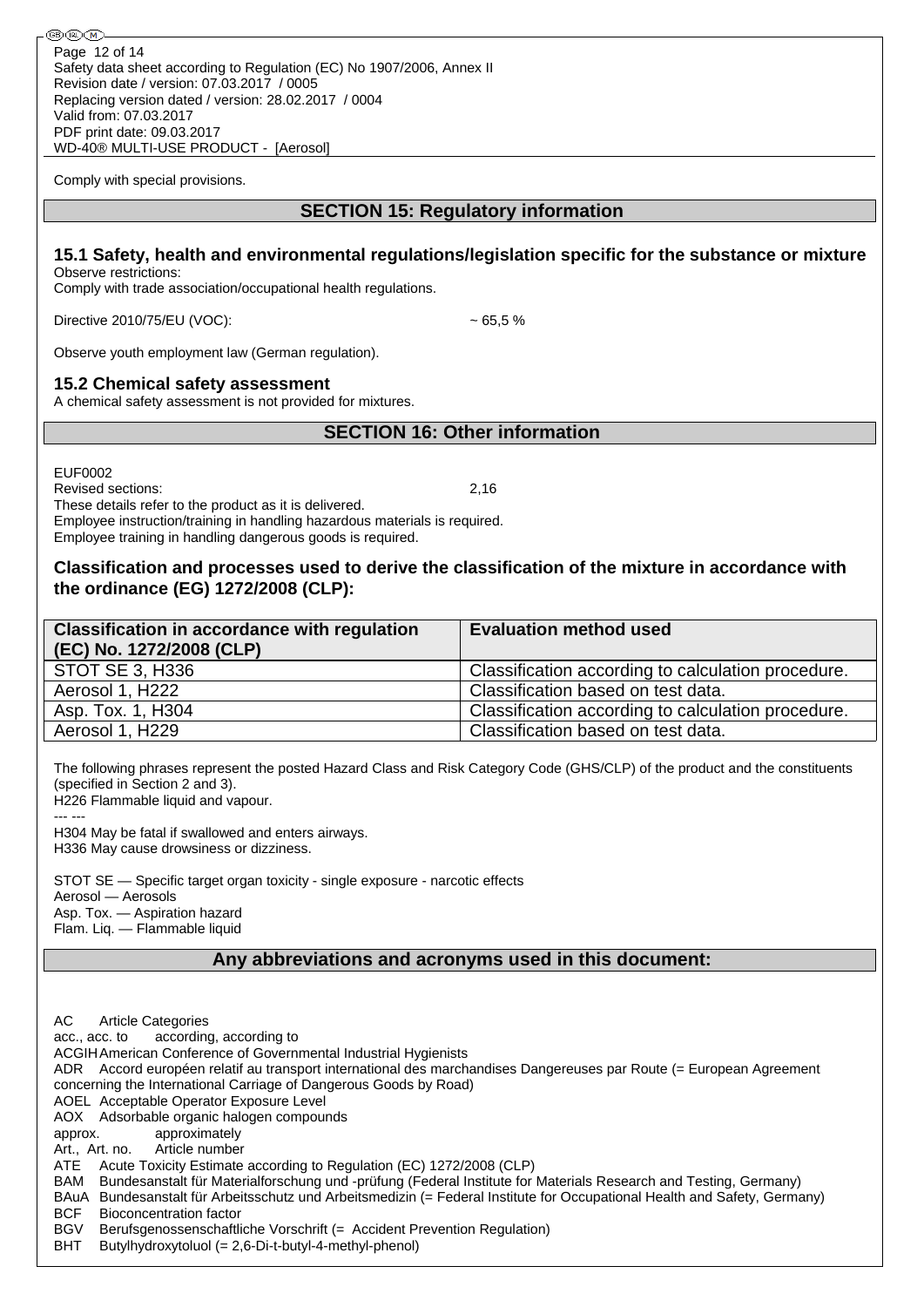֍֎֎ Page 13 of 14Safety data sheet according to Regulation (EC) No 1907/2006, Annex II Revision date / version: 07.03.2017 / 0005 Replacing version dated / version: 28.02.2017 / 0004 Valid from: 07.03.2017 PDF print date: 09.03.2017 WD-40® MULTI-USE PRODUCT - [Aerosol] BMGV Biological monitoring guidance value (EH40, UK) BOD Biochemical oxygen demand BSEF Bromine Science and Environmental Forum bw body weight CAS Chemical Abstracts Service CEC Coordinating European Council for the Development of Performance Tests for Fuels, Lubricants and Other Fluids CESIO Comité Européen des Agents de Surface et de leurs Intermédiaires Organiques CIPAC Collaborative International Pesticides Analytical Council CLP Classification, Labelling and Packaging (REGULATION (EC) No 1272/2008 on classification, labelling and packaging of substances and mixtures) CMR carcinogenic, mutagenic, reproductive toxic COD Chemical oxygen demand CTFA Cosmetic, Toiletry, and Fragrance Association DMEL Derived Minimum Effect Level DNEL Derived No Effect Level DOC Dissolved organic carbon DT50 Dwell Time - 50% reduction of start concentration DVS Deutscher Verband für Schweißen und verwandte Verfahren e.V. (= German Association for Welding and Allied Processes) dw dry weight e.g. for example (abbreviation of Latin 'exempli gratia'), for instance EC European Community ECHA European Chemicals Agency EEA European Economic Area EEC European Economic Community EINECS European Inventory of Existing Commercial Chemical Substances ELINCS European List of Notified Chemical Substances EN European Norms EPA United States Environmental Protection Agency (United States of America) ERC Environmental Release Categories ES Exposure scenario etc. et cetera EU European Union EWC European Waste Catalogue Fax. Fax number gen. general GHS Globally Harmonized System of Classification and Labelling of Chemicals GWP Global warming potential HET-CAM Hen's Egg Test - Chorionallantoic Membrane HGWP Halocarbon Global Warming Potential IARC International Agency for Research on Cancer IATA International Air Transport Association IBC Intermediate Bulk Container IBC (Code) International Bulk Chemical (Code) IC Inhibitory concentration IMDG-code International Maritime Code for Dangerous Goods incl. including, inclusive IUCLIDInternational Uniform ChemicaL Information Database LC lethal concentration LC50 lethal concentration 50 percent kill LCLo lowest published lethal concentration LD Lethal Dose of a chemical LD50 Lethal Dose, 50% kill LDLo Lethal Dose Low LOAELLowest Observed Adverse Effect Level LOEC Lowest Observed Effect Concentration LOEL Lowest Observed Effect Level LQ Limited Quantities<br>MARPOL Internatic International Convention for the Prevention of Marine Pollution from Ships n.a. not applicable n.av. not available n.c. not checked n.d.a. no data available NIOSHNational Institute of Occupational Safety and Health (United States of America) NOAEC No Observed Adverse Effective Concentration NOAEL No Observed Adverse Effect Level NOEC No Observed Effect Concentration NOEL No Observed Effect Level